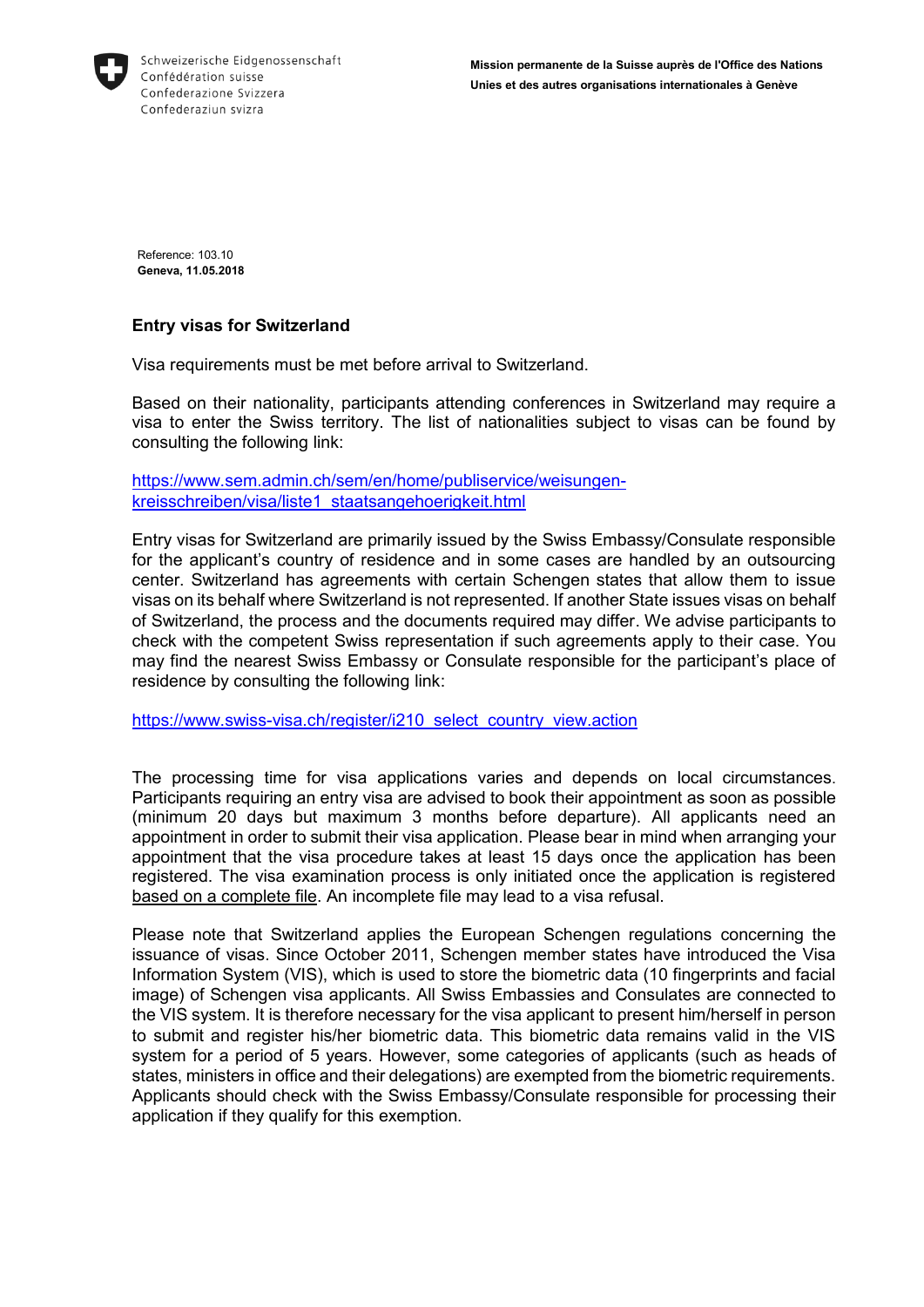The list of required documents varies depending on the country of residence and on the category of participants. There are two categories of participants: 1. Participants and officials with a personal invitation letter; 2. Participants with no personal invitation letter but with a confirmation of registration to an event organised by an international organisation.

Each Embassy/Consulate has its own requirements, therefore we strongly recommend participants to contact the responsible representation to inquire about its specific requirements. In general, the following documents are needed when applying for a visa:

## **For officials and participants with a personal invitation:**

- An application form for short stays duly filled and signed by the applicant (The form is available on the following site: [https://www.sem.admin.ch/sem/en/home/themen/einreise/visumantragsformular.html\)](https://www.sem.admin.ch/sem/en/home/themen/einreise/visumantragsformular.html)
- A valid travel document (must be valid for at least 3 months after the return date and issued within the last 10 years) and a copy of it
- When needed a valid residency permit or equivalent document (e.g. exit/return visa): to ensure that the applicant is allowed to travel back to his/her country of residence.
- Two recent passport-sized photographs
- A letter of invitation from the organization based in Switzerland mentioning the applicant's first and last names (exactly the same as in the passport), purpose and duration of visit. It should also be indicated if the inviting party in Switzerland covers travel, accommodation and other costs associated with the stay
- *Note verbale* from the applicant's government (for officials only)
- A proof of health and repatriation insurance valid for the Schengen states and covering a minimum amount of 30'000 euros (for holders of ordinary passport only)
- A hotel reservation
- A flight reservation / booking, including return flight
- **Additional documents may be required by the Swiss Embassy / Consulate**

## **For participants with a confirmation of registration:**

- An application form for short stays duly filled out and signed by the applicant (The form is available on the following link: [https://www.sem.admin.ch/sem/en/home/themen/einreise/visumantragsformular.html\)](https://www.sem.admin.ch/sem/en/home/themen/einreise/visumantragsformular.html)
- A valid travel document (must be valid for at least 3 months after the return date and issued within the last 10 years) and a copy of it
- When needed a valid residency permit or equivalent document (e.g. exit/return visa) that allows the applicant to travel back to his/her residence country
- Two recent passport-sized photographs
- A confirmation of registration
- Proof of financial resources of the applicant: recent pay slip and a recent certified bank statement
- For employees: confirmation of employer stating the function, the basic monthly salary, duration of employment and confirming that the applicant will return to their job after completion of their stay in Switzerland
- For self-employed persons: confirmation of their registration documents

Mission permanente de la Suisse auprès de l'Office des Nations Unies et des autres organisations internationales à Genève Bureau des Visas Rue de Varembé 9-11, case postale 194, 1211 Genève 20